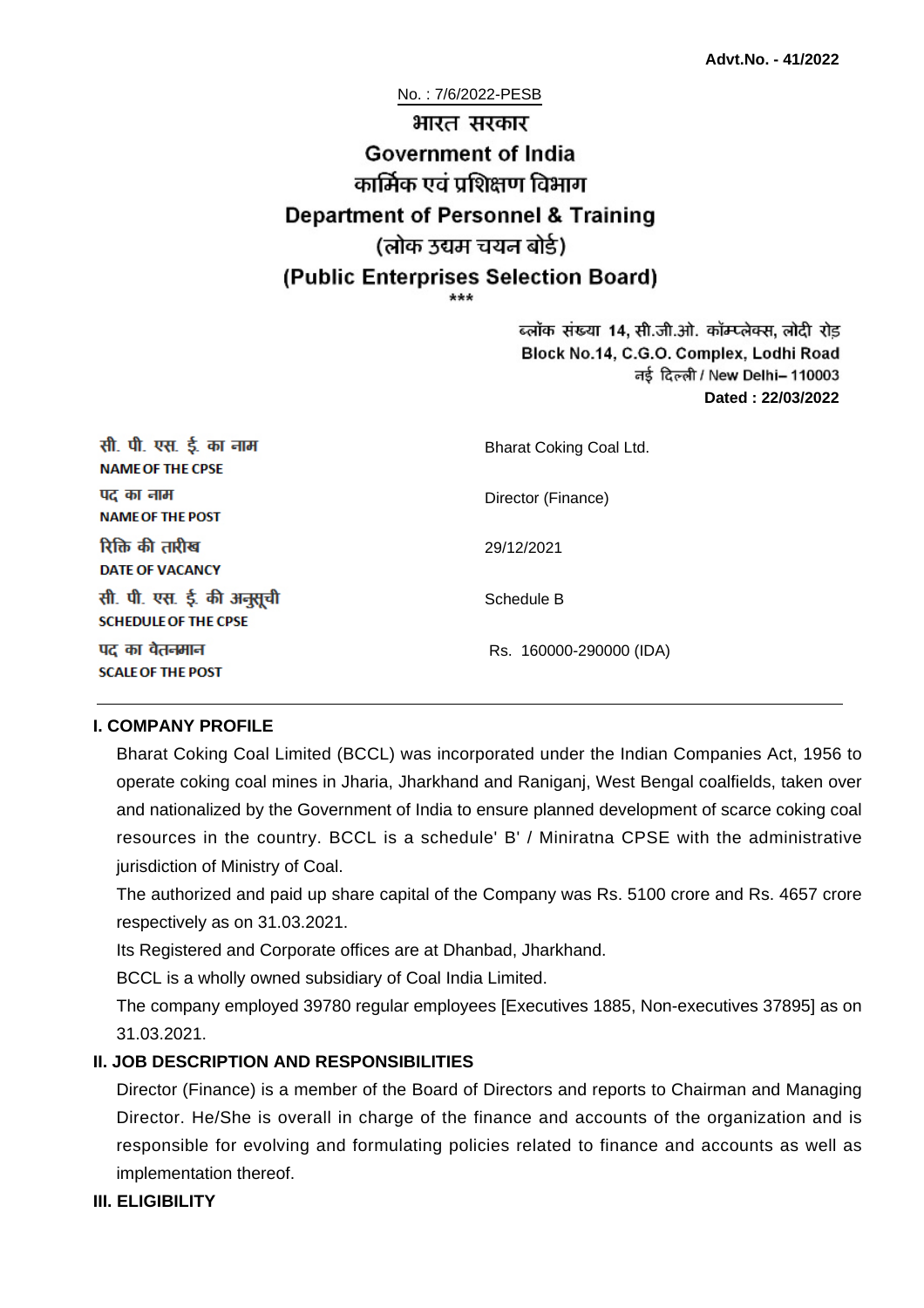| Age of superannuation 60 years |                                                                                             |                |                                                                                             |
|--------------------------------|---------------------------------------------------------------------------------------------|----------------|---------------------------------------------------------------------------------------------|
| <b>Internal</b>                |                                                                                             | <b>Others</b>  |                                                                                             |
| <b>Minimum</b>                 | <b>Maximum</b>                                                                              | <b>Minimum</b> | <b>Maximum</b>                                                                              |
| 40                             | 2 years residual service as on<br>the date of vacancy w.r.t. the<br>date of superannuation. | 40             | 3 years residual service as on<br>the date of vacancy w.r.t. the<br>date of superannuation. |

### **2. EMPLOYMENT STATUS:**

The applicant must, on the date of application, as well as on the date of interview, be employed in a regular capacity – and **not** in a contractual/ad-hoc capacity – in one of the followings:-

(a) Central Public Sector Enterprise (CPSE) (including a full-time functional Director in the Board of a CPSE);

(b) Central Government including the Armed Forces of the Union and All India Services;

(c) State Public Sector Enterprise (SPSE) where the annual turnover is \***Rs 1000 crore or more**;

(d) Private Sector in company where the annual turnover is **\*Rs 1000 crore or more**. **Preference would be given to candidates from listed Companies.**

(\* The average audited annual turnover of three financial years preceding the calendar year in which the post is advertised shall be considered for applying the approved limits)

## **3. QUALIFICATION:**

(i) The applicant should be a Chartered Accountant or Cost Accountant or a full time MBA/PGDM course having specialization in Finance with good academic record from a recognized University/Institution. Preference would be given to Chartered Accountant.

(ii) Officers of Organized Group 'A' Accounts Services [i.e. Indian Audit and Accounts Service, Indian Defence Accounts Service, Indian Railway Accounts Service, Indian Civil Accounts Service, Indian P&T Accounts & Finance Service and Indian Cost Accounts Service] working in the appropriate level are exempted from these educational qualifications.

(iii) Further, applicants from the Central Govt./Armed Forces of the Union/All India Services, will also be exempted from the educational qualifications as per (i) above provided the applicants have 'the relevant experience' as mentioned in Para 4(iii) below.

 In respect of applicants from Organized Group 'A' Accounts Services/Central Government/Armed Forces of the Union/All India Services, Chartered Accountant/Cost Accountant/MBA/PGDM will be a desirable educational qualification.

### **4. EXPERIENCE:**

(i) The applicant should have at least five years of cumulative experience at a senior level during the last ten years in the area of Corporate Financial Management and Accounts in an organization of repute.

(ii) Applicants from Organized Group 'A' Accounts Services should have at least five years cumulative experience at a senior level during the last ten years in the area of Corporate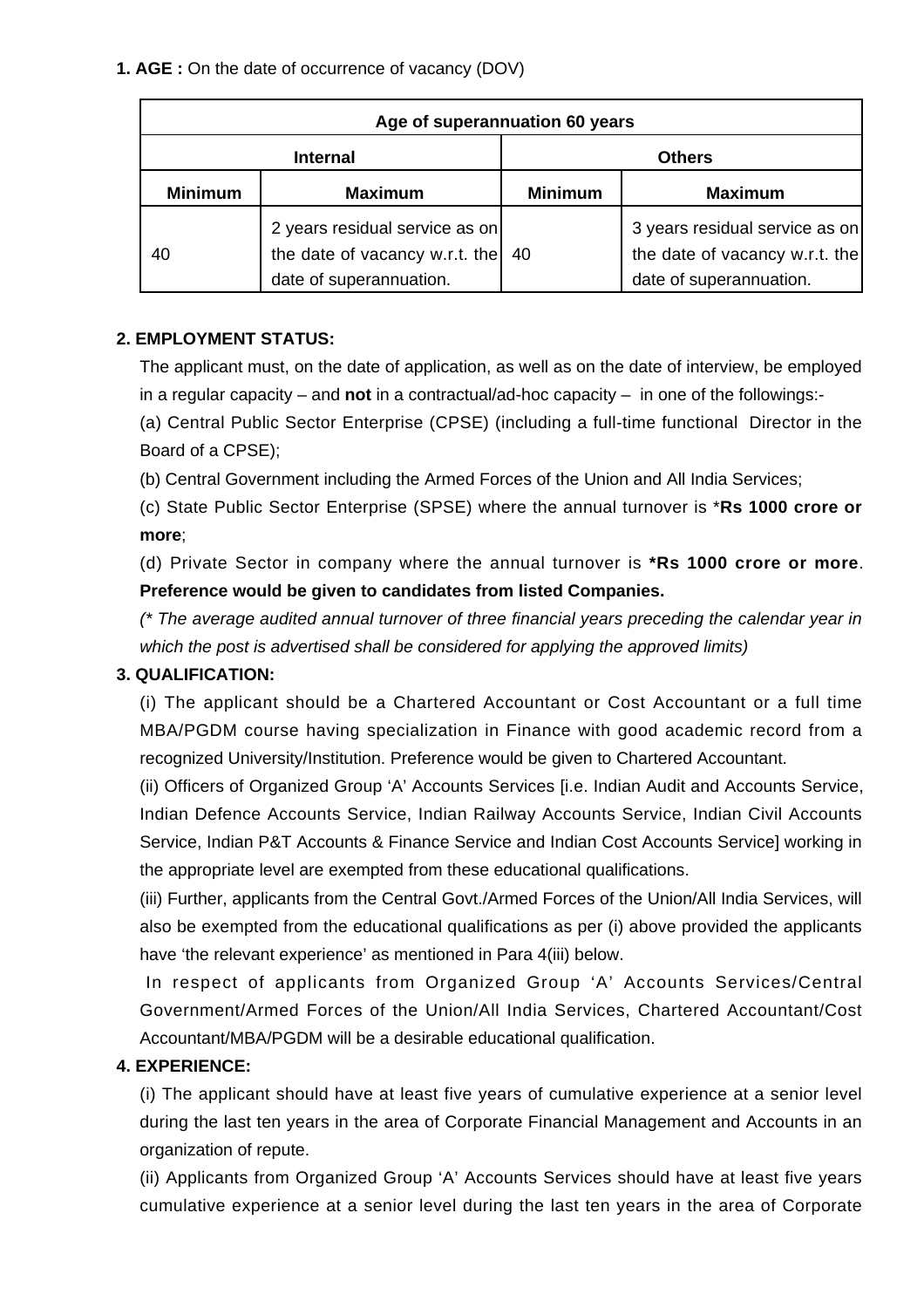Financial Management/Accounts.

(iii)'The relevant experience' in respect of applicants from Central Government/Armed Forces of the Union/All India Services would include at least seven years of cumulative experience at a senior level during the last ten years in the area of Corporate Financial Management/Accounts.

# **5. PAY SCALE:**

### **(a)Central Public Sector Enterprises-**

### **Eligible Scale of Pay**

- (i) Rs. 6250-7475 (IDA) Pre 01/01/1992
- (ii) Rs. 8520-10050 (IDA) Post 01/01/1992
- (iii) Rs. 18500-23900 (IDA) Post 01/01/1997
- (iv) Rs. 43200-66000 (IDA) Post 01/01/2007
- (v) Rs. 100000-260000 (IDA) Post 01.01.2017
- (vi) Rs. 14300-18300 (CDA) Pre-revised
- (vii) Rs. 37400-67000 + GP 8700 (CDA)
- (viii) Rs. 123100-215900 (Level 13) CDA

The minimum length of service required in the eligible scale will be one year for internal candidates, and two years for others as on the date of vacancy.

**(b)**

**(i) Applicants from Central Government / All India Services** should be holding a post of the level of Director in Government of India or carrying equivalent scale of pay on the date of application.

**(ii) Applicants from the Armed forces of the Union** should be holding a post of the level of Brigadier in the Army or equivalent rank in Navy/Air Force on the date of application.

**(c)**

 **Applicants from State Public Sector Enterprises/ Private Sector** should be working at Board level position or at least a post of the level immediately below the Board level on the date of application on the date of application.

# **6. CONDITION OF IMMEDIATE ABSORPTION FOR CENTRAL GOVERNMENT OFFICERS**

Central Government Officers, including those of the Armed Forces of the Union and the All India Services, will be eligible for consideration only on immediate absorption basis.

## **IV. DURATION OF APPOINTMENT**

The appointment shall be for a period of five years from the date of joining or upto the date of superannuation or until further orders, whichever is earlier.

## **V. SUBMISSION OF APPLICATIONS**

# **Applicants should submit their applications on-line only as per the format.**

1. The applicants should submit their applications through proper channel as follows:

(a) Government Officers, including those of the Armed Forces of the Union and All India Services: through Cadre Controlling authority;

(b) CMDs/MDs/Functional Directors in CPSE: through the concerned Administrative Ministry;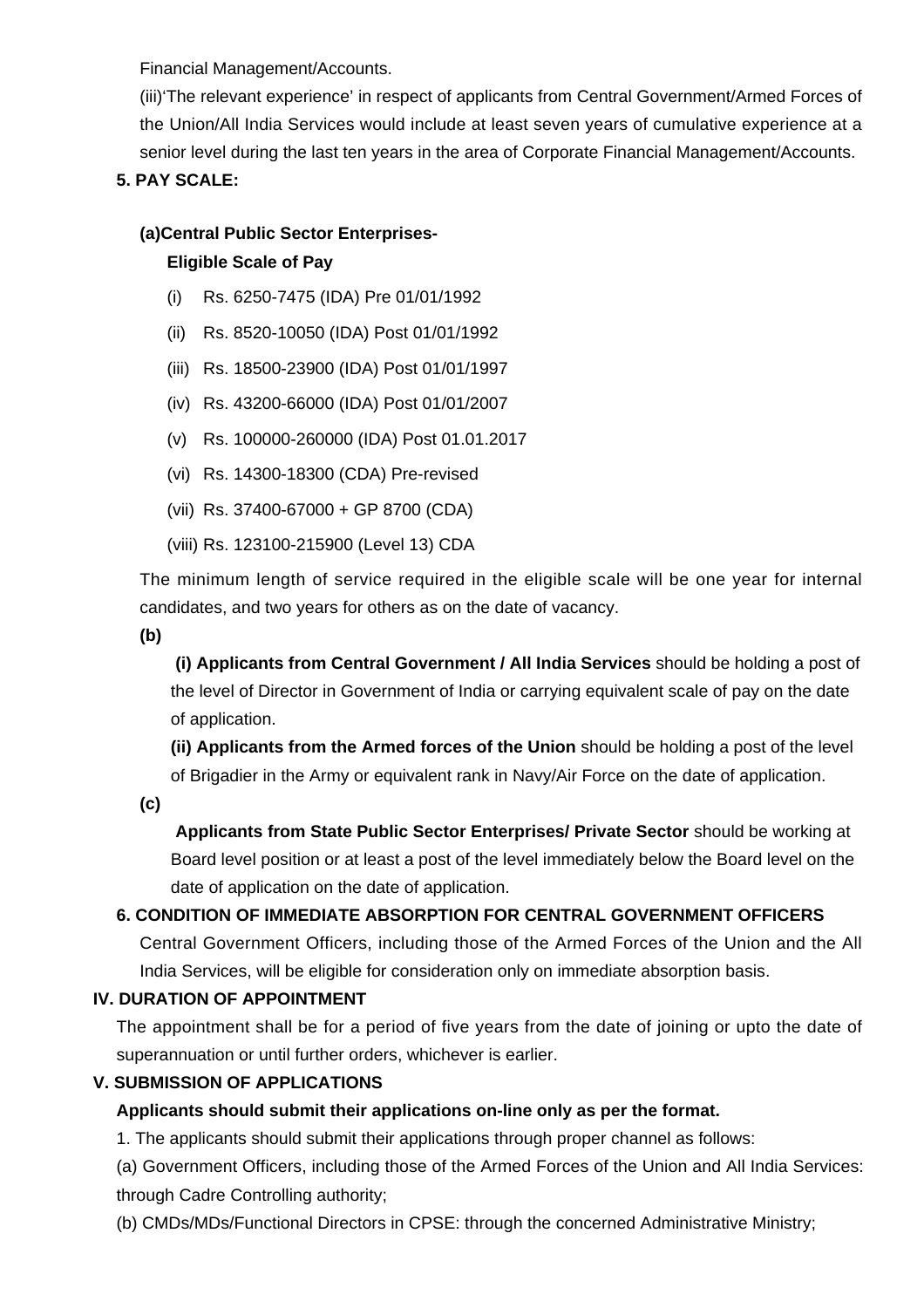(c) Below Board level in CPSE: through the concerned CPSE;

(d) CMDs/MDs/Functional Directors in State PSE: through the concerned Administrative Secretary and Cadre Controlling Authority, if any, of the State Government;

(e) Below Board level in SPSE: through the concerned SPSE;

(f) Private Sector: directly to the PESB.

2. Applicants from Private Sector must submit the following documents along with the application form:

(a) Annual Reports of the Company in which currently working for the 3 financial years preceding the calendar year in which the post is advertised **(please provide URL or attach/enclose);**

(b) Whether the company is listed or not; if yes, the documentary proof **(please provide URL or attach/enclose);**

(c) Evidence of working at Board level position or at least a post of the level immediately below the Board level;

(d) Self-attested copies of documents in support of age and qualifications;

(e) Relevant Jobs handled in the past with details.

## **VI. UNDERTAKING BY THE APPLICANT**

An applicant has to give an undertaking as a part of the application that he/she will join the post, if selected. If an applicant does not give such undertaking, the application would be rejected.

# **1. For candidates from Central Government/Armed Forces of the Union/ All India Services**

(a) The appointment is on immediate absorption basis.

(b) If a candidate conveys his/her unwillingness to join after the interview is held, he/she would be debarred for a period of two years from the date of interview, for being considered for a Board level post in any CPSE.

(c) Further, if a candidate conveys his/her unwillingness to join after the issue of offer of appointment, he/she would be debarred for a period of two years from the date of offer of appointment for being considered for a Board level post in any CPSE.

## **2. For candidates from CPSE**

a. If a candidate conveys his/her unwillingness to join after the interview is held, he/she would be debarred for a period of two years from the date of interview, for being considered for a Board level post in any CPSE other than the one to which the candidate belongs.

b. Further, if a candidate conveys his/her unwillingness to join after the issue of offer of appointment, he/she would be debarred for a period of two years from the date of offer of appointment for being considered for a Board level post in any CPSE other than the one to which the candidate belongs.

## **3. For candidates from SPSE/ Private Sector**

a. If a candidate conveys his/her unwillingness to join after the interview is held, he/she would be debarred for a period of two years from the date of interview, for being considered for a Board level post in any CPSE.

b. Further, if a candidate conveys his/her unwillingness to join after the issue of offer of appointment, he/she would be debarred for a period of two years from the date of offer of appointment for being considered for a Board level post in any CPSE.